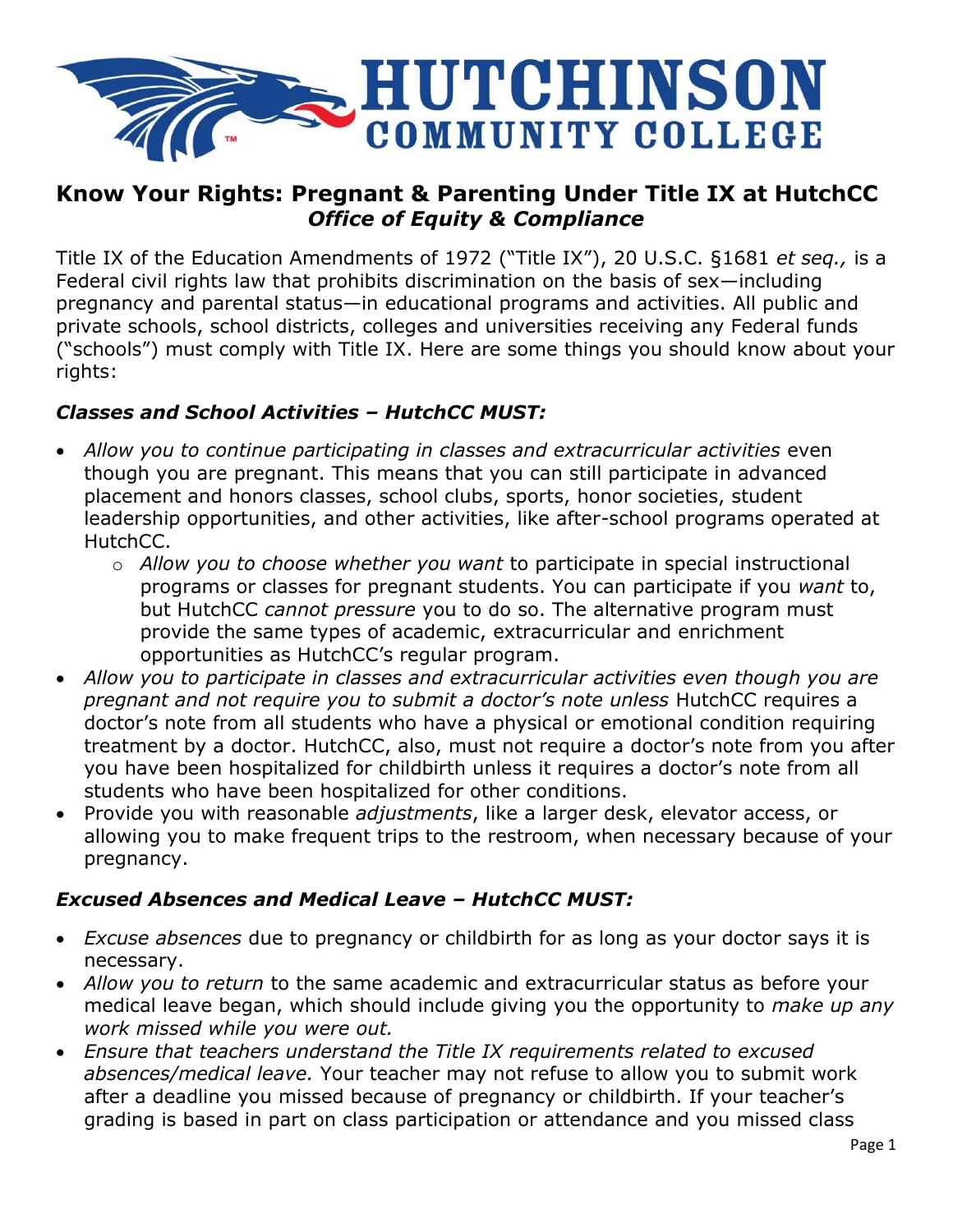because of pregnancy or childbirth, you should be allowed to make up the participation or attendance credits you didn't have the chance to earn.

 Provide pregnant students with the *same special services* it provides to students with temporary medical conditions. This includes *homebound instruction/at-home tutoring/independent study*.

# *Harassment – HutchCC MUST:*

 *Protect you from harassment* based on sex, including harassment because of pregnancy or related conditions. Comments that could constitute prohibited harassment include making sexual comments or jokes about your pregnancy, calling you sexually charged names, spreading rumors about your sexual activity, and making sexual propositions or gestures, if the comments are sufficiently serious that it interferes with your ability to benefit from or participate in HutchCC's program.

### *Policies and Procedures – HutchCC MUST:*

- Have and distribute a *policy against sex discrimination*. It is recommended that the policy make clear that prohibited sex discrimination covers discrimination against pregnant and parenting students.
- *Adopt and publish grievance procedures* for students to file complaints of sex discrimination, including discrimination related to pregnancy or parental status. **HutchCC's version of this required policy and procedures is called the [Equal](https://dz.hutchcc.edu/api/doc.inc.php?refnum=1089)  [Opportunity, Harassment and Non-Discrimination Policy and Procedures](https://dz.hutchcc.edu/api/doc.inc.php?refnum=1089)**.
- Identify at least one employee to carry out its responsibilities under Title IX (sometimes called a "*Title IX Coordinator"*) and notify all students and employees of the name, title and contact information of its Title IX Coordinator. These responsibilities include overseeing complaints of discrimination against pregnant and parenting students. **Here at HutchCC the Title IX Coordinator, referred to as the Coordinator of Equity & Compliance, is Jacob Gunden.** He may be reached at 620-665-3512 or at [email Jacob Gunden.](mailto:gundenj@hutchcc.edu)

## *Helpful Tips for Pregnant and Parenting Students:*

- *Ask your school for help* meet with HutchCC's Title IX Coordinator or counselor regarding what HutchCC can do to support you in continuing your education.
- *Keep notes* about your pregnancy-related absences, any instances of harassment and your interactions with school officials about your pregnancy, and *immediately report problems* to HutchCC's Title IX Coordinator, counselor, or other staff.
- If you feel HutchCC is discriminating against you because you are pregnant or parenting you may *file a complaint*:
	- o Using HutchCC's internal [Title IX grievance procedures.](https://dz.hutchcc.edu/api/doc.inc.php?refnum=1089)
	- o With the U.S. Department of Education, Office for Civil Rights (OCR), even if you have not filed a complaint with HutchCC. If you file with OCR, make sure you do so within 180 days of when the discrimination took place.
	- o In court, even if you have not filed a complaint with HutchCC or with OCR.
- Contact OCR if you have any questions. They are available to help make sure all students, *including pregnant and parenting students*, have equal education opportunities!